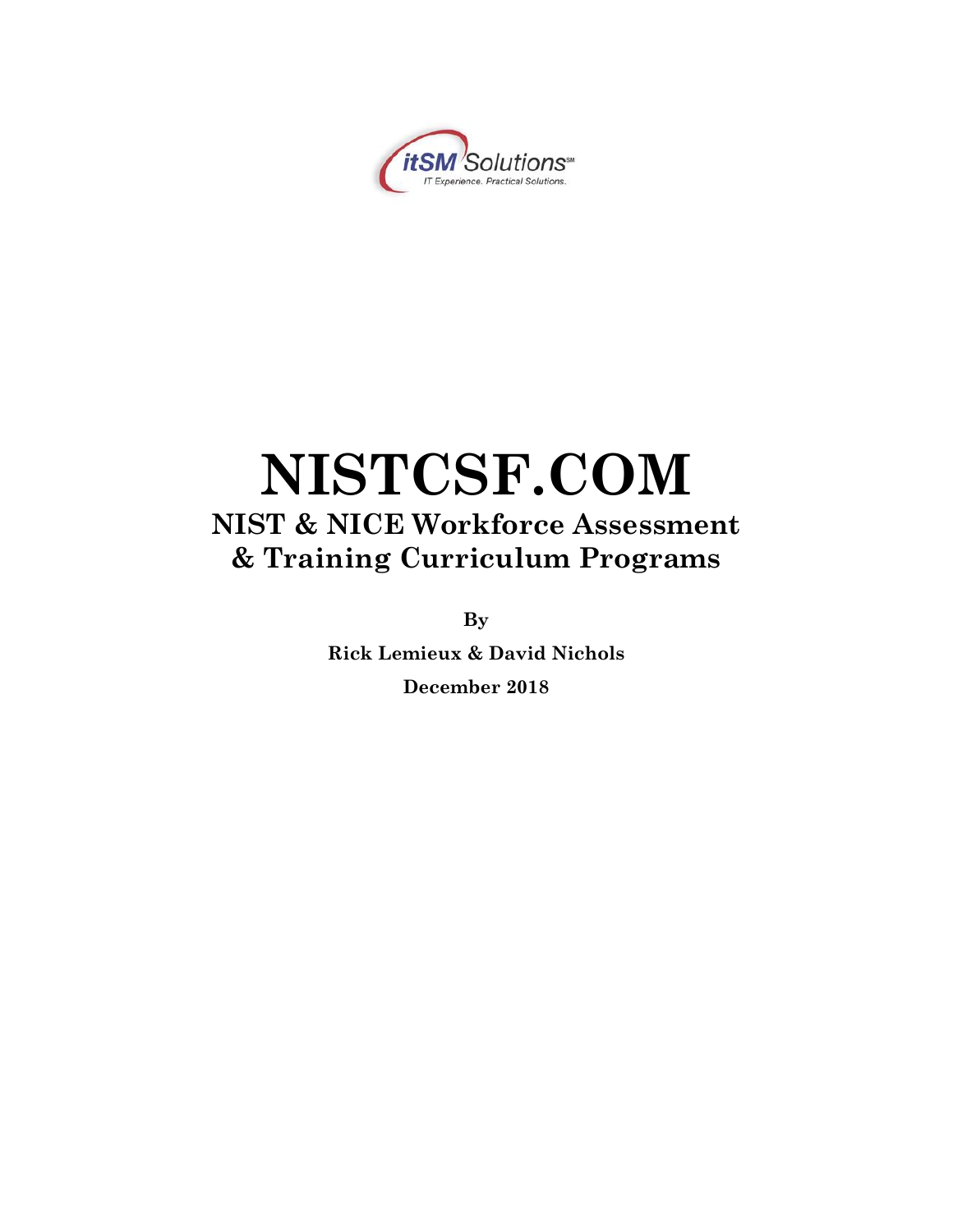### *Copyright and Trademark Notice*

Copyright © 2018 itSM Publishing. itSM Solutions® is a Registered Trademark of itSM Solutions LLC. ITIL ® is a Registered Trademark, and a Registered Community Trademark of the Axelos, and is registered in the U.S. Patent and Trademark Office and is used here by itSM Solutions LLC under license from and with the permission of Axelos (Trademark License No. 0002). Other product names mentioned in this guide may be trademarks or registered trademarks of their respective companies.

#### *Notice of Rights / Restricted Rights Legend*

All rights reserved. No title or ownership of this document, any portion thereof, or its contents is transferred. No part of this document may be reproduced, stored in a retrieval system, or transmitted in any form or by any means, electronic, mechanical, photocopying, recording, or otherwise without the prior written permission of itSM Solutions LLC. Reproduction prohibitions do not apply to this document when reproduced for noncommercial use, or to excerpts or quotes for use in reviews or attributed quotes in other works of any type as allowed for in copyright law. For additional information, please contact:

itSM Solutions LLC 742 Mink Ave #135 Murrells Inlet South Carolina, 29576 401-480-5872 Web http://www.itsmsolutions.com

#### *Notice of Liability*

This guide is distributed "As Is," without warranty of any kind, either express or implied, respecting the content of this guide, including but not limited to implied warranties for the guide's quality, performance, merchantability, or fitness for any particular purpose. Neither the authors, nor itSM Solutions LLC, its dealers or distributors shall be liable with respect to any liability, loss or damage caused or alleged to have been caused directly or indirectly by the contents of this whitepaper.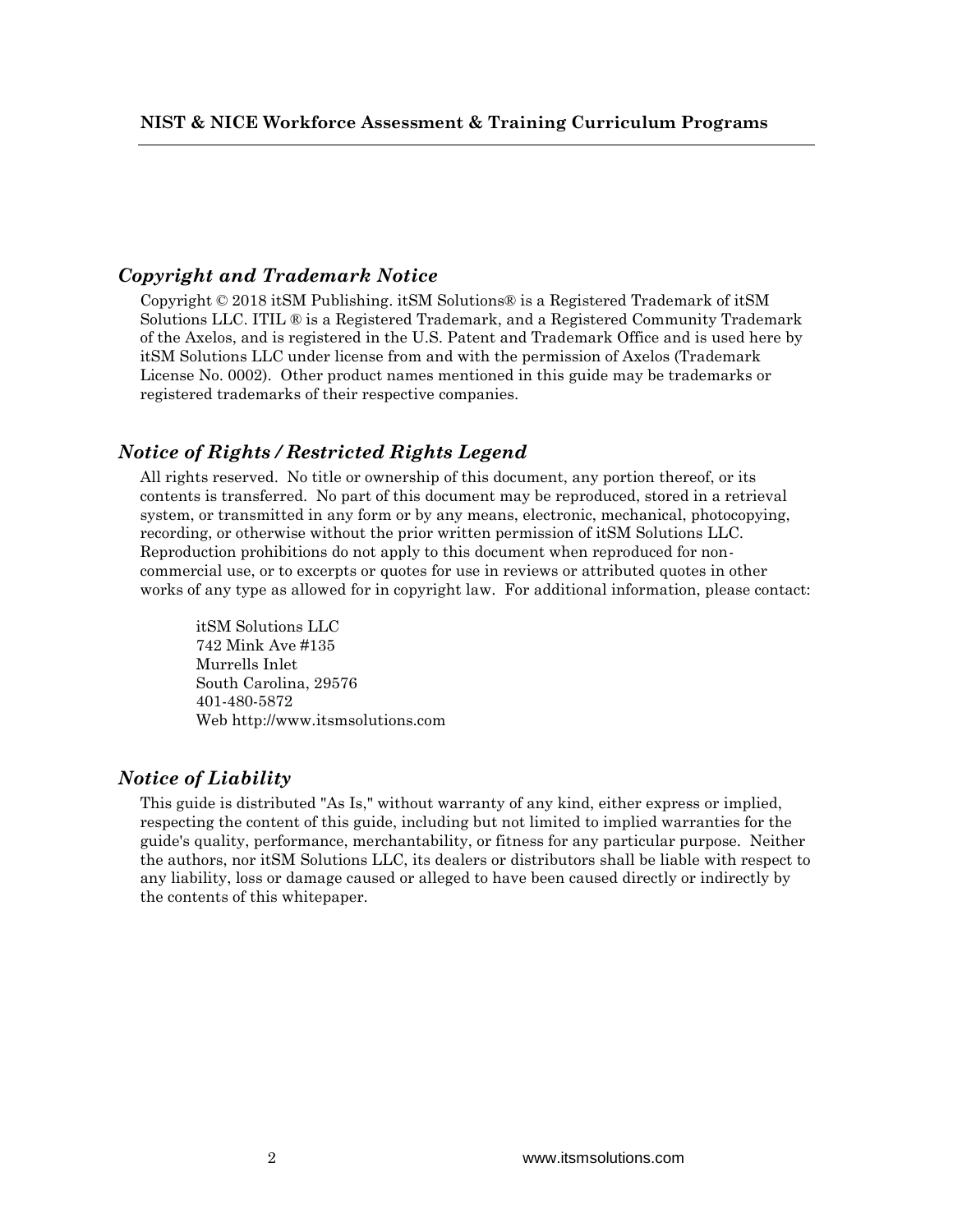## *NIST & NICE Workforce Assessment & Training Curriculum Programs*

Today, due to the ever-changing threat landscape created by Mobile Computing, Cloud, the Internet of Things (IoT) and a very sophisticated network of threat actors (i.e., the bad guys) enterprises need to build a workforce capable of engineering, maintaining and improving the IT & NIST Cybersecurity frameworks and methodologies to identify, protect, detect, respond and recover from cyber-attacks.

**itSM Solutions NISTCSF.COM** is a global consortium of academic, government and industry thought leaders working together to create IT and Cybersecurity curriculum that teaches the knowledge, skills and abilities to operationalize the frameworks and methodologies created by the NIST, Axelos, CompTIA, ISACA, ISC2, PMI and other internationally recognized institutes and organizations.

The consortium's focus is to create licensable assessment, curriculum and train-trainer-services that will provide an affordable and scalable way for other academic and commercial institutions to offer these programs as part of their IT & Cybersecurity workforce development program.

#### *IT & NIST Cybersecurity Frameworks & Methodologies*

NISTCSF.COM Best Practice Frameworks and Methodologies curriculum areas include.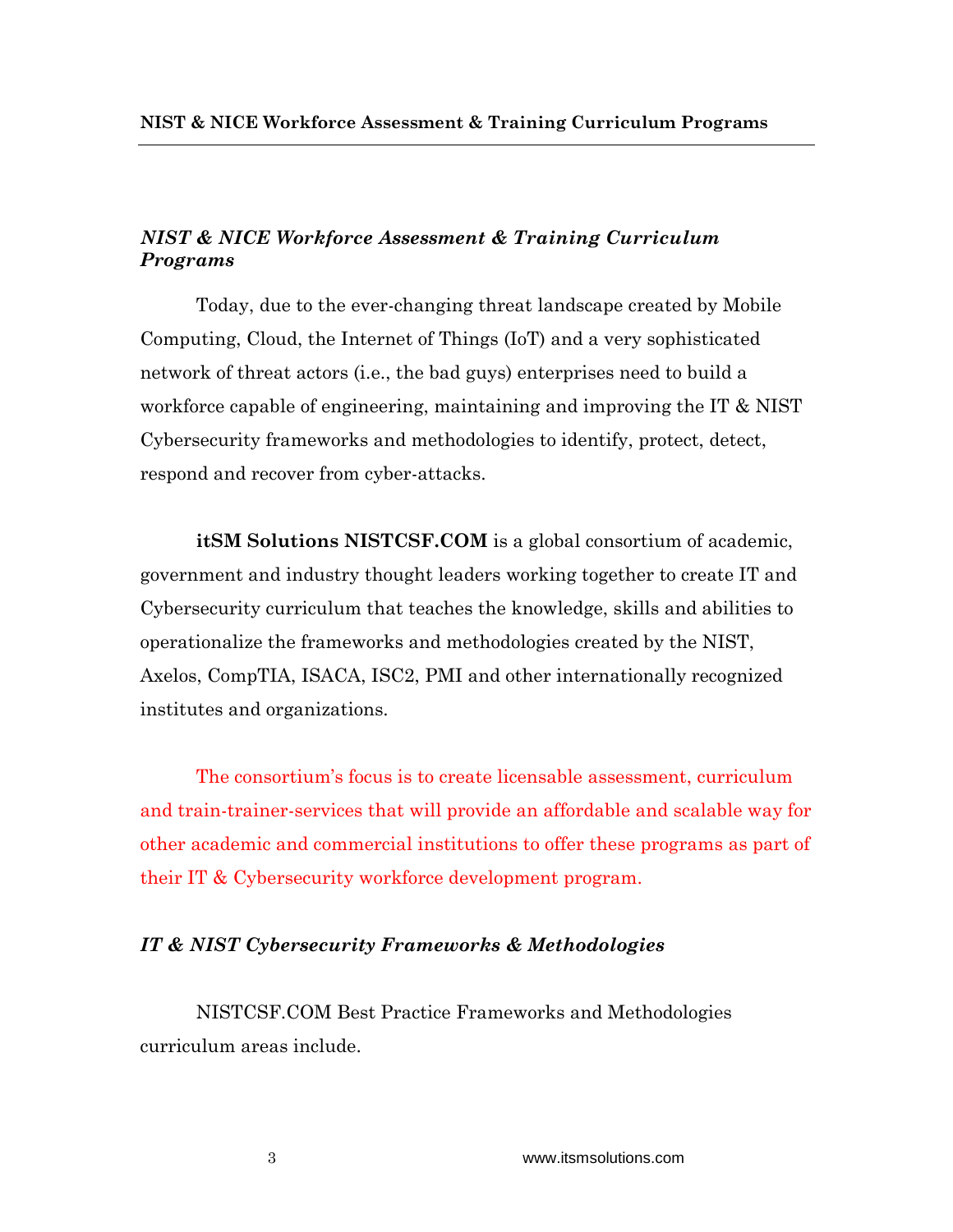**NIST Cyber Security Framework** provides guidance and training's on how enterprises can proactively manage and improve its Cybersecurity risk by operationalizing the controls (Center for Internet Security) and management systems (ISO 27001, NIST 800-53 etc.) outlined in the framework.

**NICE Cybersecurity Workforce Framework** provides guidance and training's on how enterprises can proactively manage and improve its IT and Cybersecurity workforce by following the guidance outlined in the framework.

**RESILIA™ Cyber Resilience Framework** provides guidance and training's on how digital enterprises can proactively manage and improve a cyber service portfolio in terms of business resiliency and recovery.

**ITIL® Service Management Framework** provides guidance and training's on how digital enterprises can proactively manage and improve a cyber service portfolio in terms of agility, development, operations, cost, quality and compliance.

**COBIT Governance Framework** provides guidance and training's on how digital enterprises can proactively manage and improve a cyber service portfolio in terms of risk policies and controls.

**ISO/IEC 20000 Service Management Framework** provides guidance and training's for service provider to plan, establish, implement,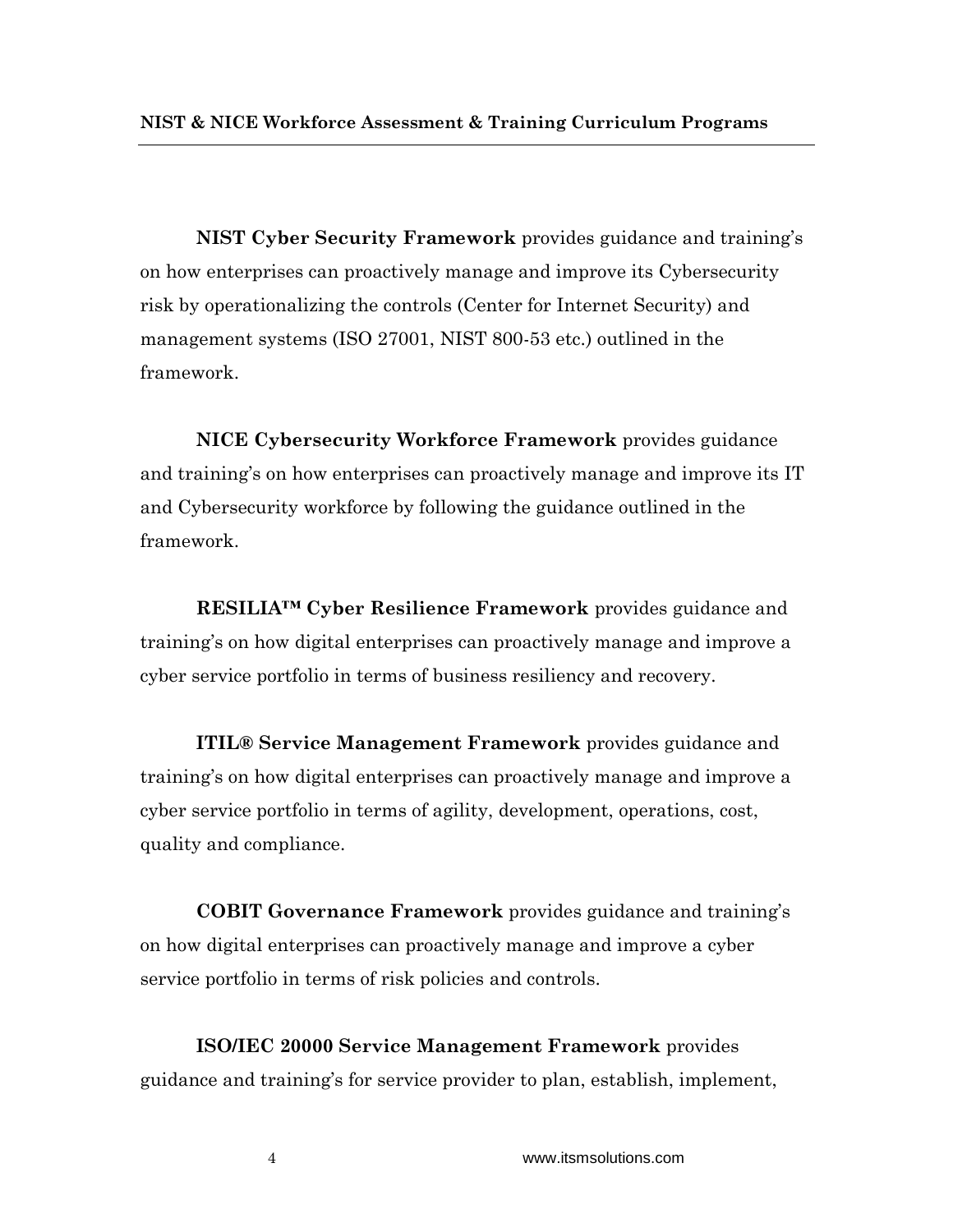operate, monitor, review, maintain and improve a Service Management System (SMS). The requirements include the design, transition, delivery and improvement of services to fulfill agreed service requirements.

**Digital Enterprise Readiness Framework** provides guidance and training's on how digital enterprises can manage and improve a cyber business in terms of operational sustainability, organizational agility, strategic agility, and operating within a disruptive culture.

**Cloud Security Alliance Framework** provides guidance on how digital enterprises can adopt the cloud paradigm safely and securely.

**DEVSECOPS Framework** provides guidance and trainings on how to automate the processes between software development and IT teams, in order that they can build, test, and release secure software faster and more reliably.

**FAIR Value at Risk (VaR) Framework** provides guidance and trainings on a best practice approach to measure, manage and report on information risk from the business perspective.

**Software & Application Testing Methodology** provides guidance and training's on how digital enterprises can make software systems and applications safer regardless of their operating environment (web, IoT, Cloud)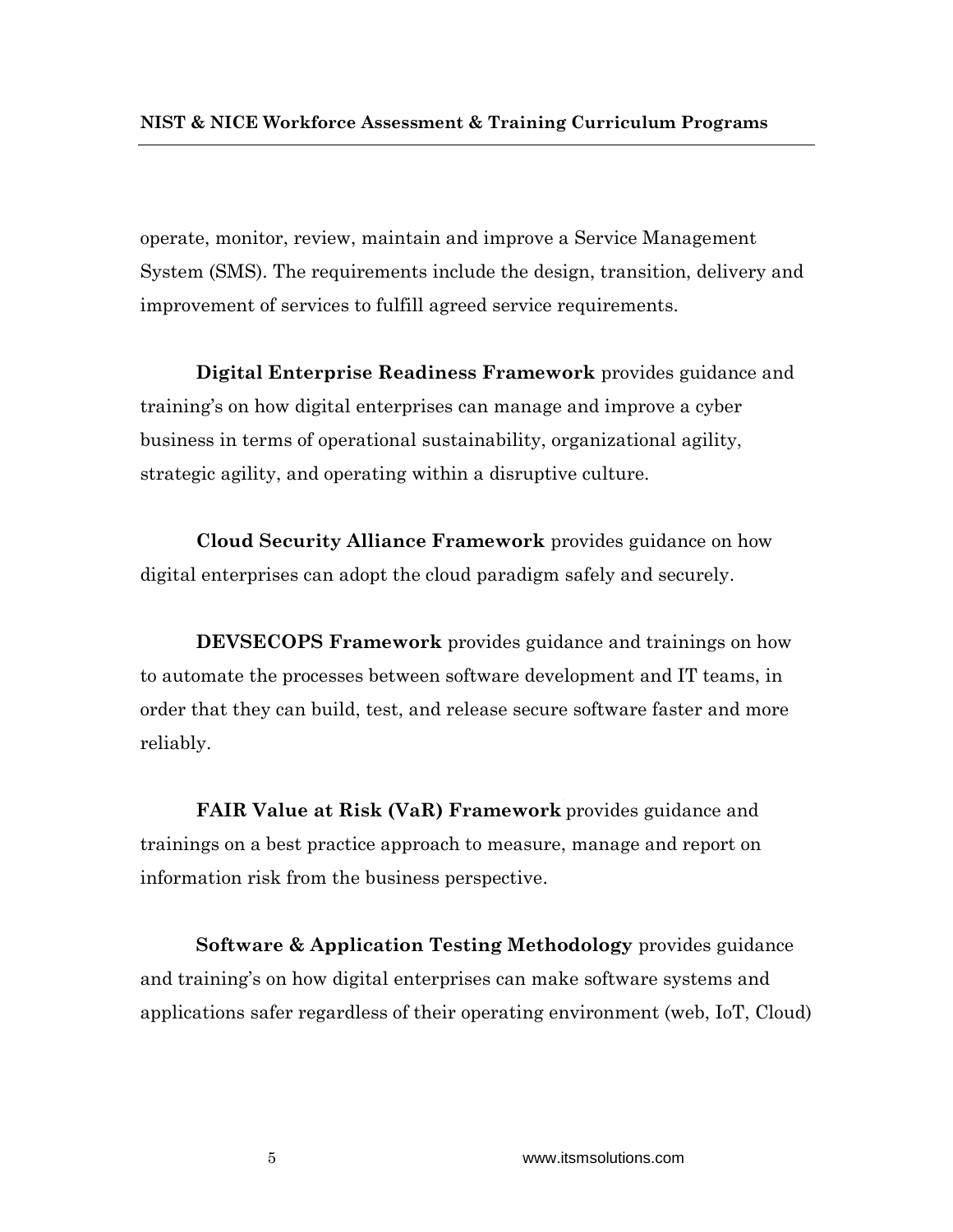**PMI PMBOK Framework & PRINCE 2® Project Management**  provide guidance and training's on how digital enterprises can improve the success of its cyber service projects by using knowledge and techniques that result in desired business outcomes.

#### *NISTCSF.COM – Workforce Assessment & Mentoring Program*

NISTCSF.COM's National Institute of Cybersecurity Education (NICE) training assessment & mentoring program is a five-phase approach to organizational change based on the key principles outlined in Kotter's eight step change process for organizational transformation.

The NICE assessment & mentoring program provides enterprises with a structured approach on how to profile the knowledge and skills of their IT & Cybersecurity workforce and then map that profile to a series of role based training programs designed to create a workforce capable of engineering, maintaining and improving the IT  $\&$ amp; NIST Cybersecurity frameworks and methodologies an organization needs to identify, protect, detect, respond and recover from cyber-attacks.

This easy to use model helps organizations get the right training to the right person at the right time by identifying and justifying anticipated IT & Cybersecurity training needs. The NISTCSF program ensures a successful outcome for both the student and employer.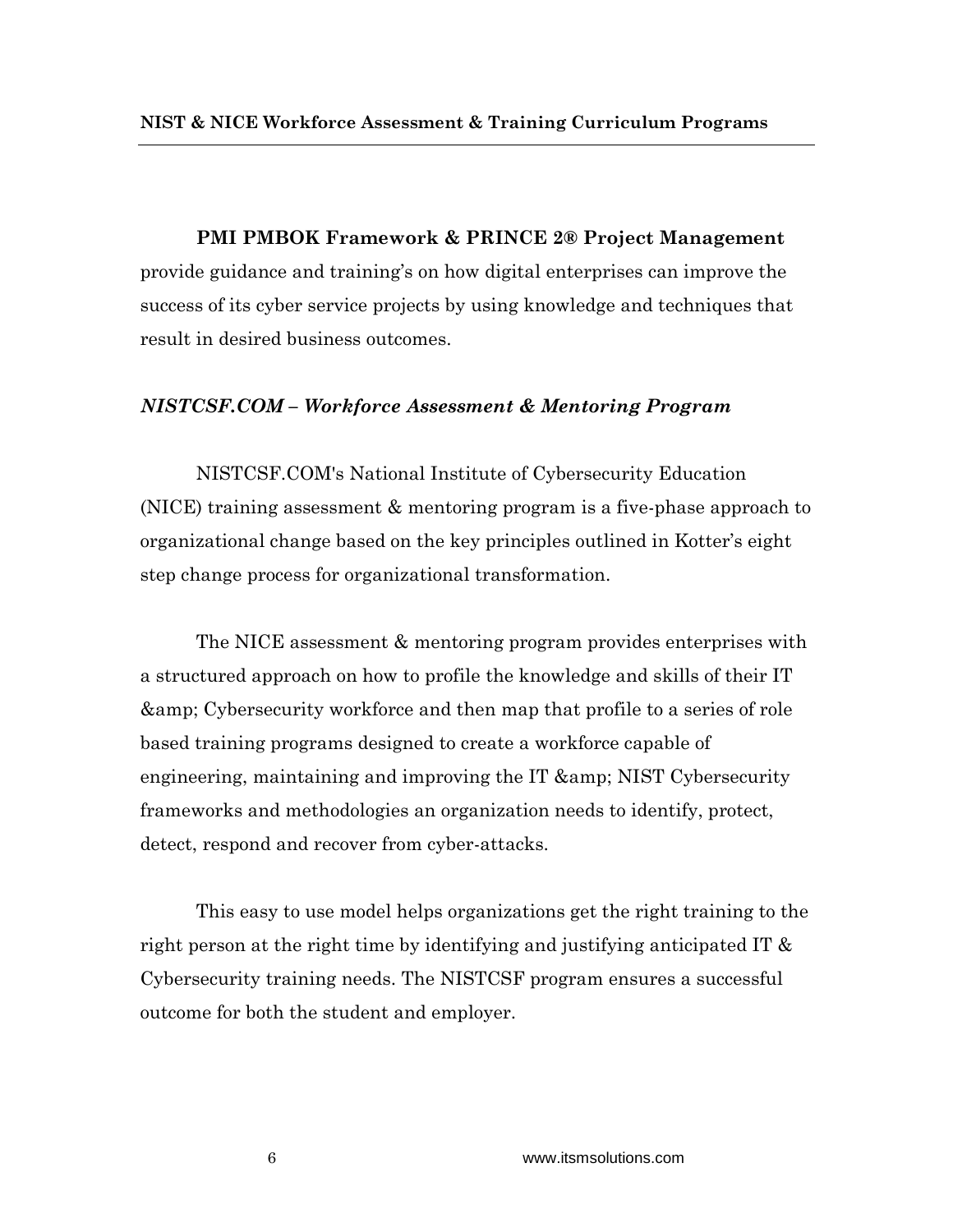The NISTCSF.COM NICE assessment & mentoring program is built around the five pillars listed below:

| <b>Organization Role</b>                                                            | <b>Objective</b>                                                                                                                | <b>Training Programs</b>                                                                |  |  |  |
|-------------------------------------------------------------------------------------|---------------------------------------------------------------------------------------------------------------------------------|-----------------------------------------------------------------------------------------|--|--|--|
| CEO, CFO, CIO, CISO CRO,<br>CCO, PMO Director, SMO<br>Director, Governance Director | To help the executive<br>team understand the<br>benefits associated<br>with operationalizing a<br>IT & Cybersecurity<br>program | Executive Overview<br><b>Executive Simulations</b><br><b>Digital Readiness Training</b> |  |  |  |

*Phase 1 – Executive Team Training*

**IT & NIST Cybersecurity** executive training programs are designed to help the executive team:

- **Understand** the benefits of adopting an IT & Cybersecurity best practice program
- **Understand** the value of Organization Digital Readiness
- **Secure** funding for the IT & Cybersecurity program
- **Select** a leadership team to drive and continually improve the IT & Cybersecurity program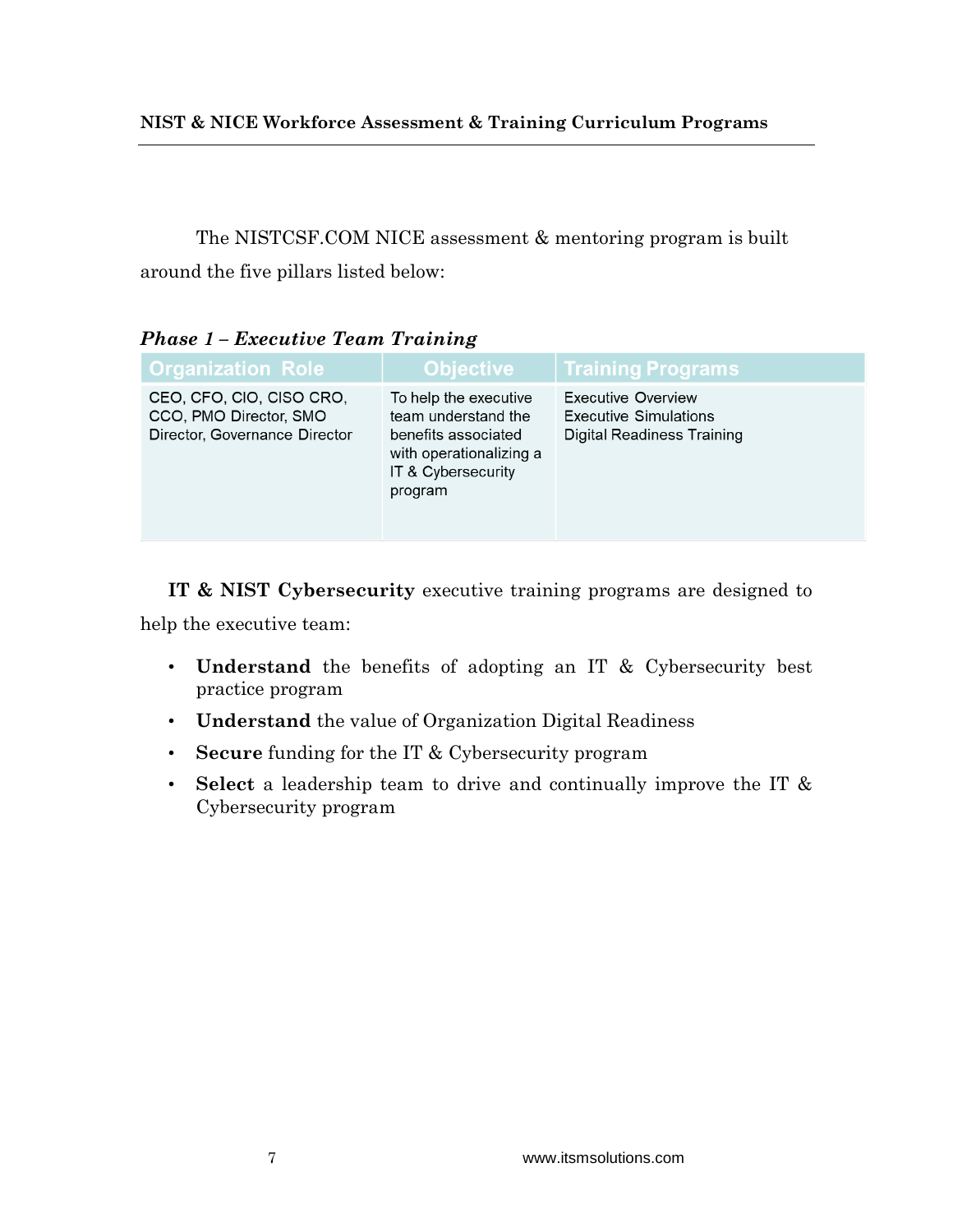| <b>Organization Role</b>                                                                                     | <b>Objective</b>                                                                                                       | <b>Training Programs</b>                                                                                                                                                                                                                                                         |
|--------------------------------------------------------------------------------------------------------------|------------------------------------------------------------------------------------------------------------------------|----------------------------------------------------------------------------------------------------------------------------------------------------------------------------------------------------------------------------------------------------------------------------------|
| Practice Owners, Service<br>Owners, Change Mgrs.<br>Operation Mgrs.<br>CSI Mgrs.<br><b>Business Analysts</b> | To help the leadership team acquire<br>the knowledge and skills to develop<br>an actionable IT & Cybersecurity<br>plan | Assessment Training<br><b>NCSF Assessment Training</b><br>Digital Readiness Training<br>Planning to Change Workshop<br>Internet of Things Training<br><b>ITIL® Training</b><br><b>RESILIA Training</b><br>Prince 2 Training<br><b>NIST Cybersecurity Training</b><br>Simulations |

# *Phase 2 – Program Leadership Team Training*

**IT & NIST Cybersecurity** leadership training programs are designed to help the leadership team acquire a systemic structure for thinking and planning and the skills to:

- **Become** thought leaders for the IT & Cybersecurity program
- **Understand** the value of Digital Readiness
- **Perform the Assessment** to identify and document IT & Cybersecurity Gaps
- **Organize and Condition** the enterprise for IT & Cybersecurity

| <b>Organization Role</b>                                                      | <b>Objective</b>                                                                                                                      | <b>Training Program</b>                                |
|-------------------------------------------------------------------------------|---------------------------------------------------------------------------------------------------------------------------------------|--------------------------------------------------------|
| All IT staff, senior<br>leadership, stakeholders<br>and supply chain partners | To help condition the enterprise for IT<br>& Cybersecurity change through a<br>series of online awareness and<br>simulation trainings | Awareness<br>Simulations<br>Digital Readiness Training |

# *Phase 3 – Enterprise Awareness & Readiness Training*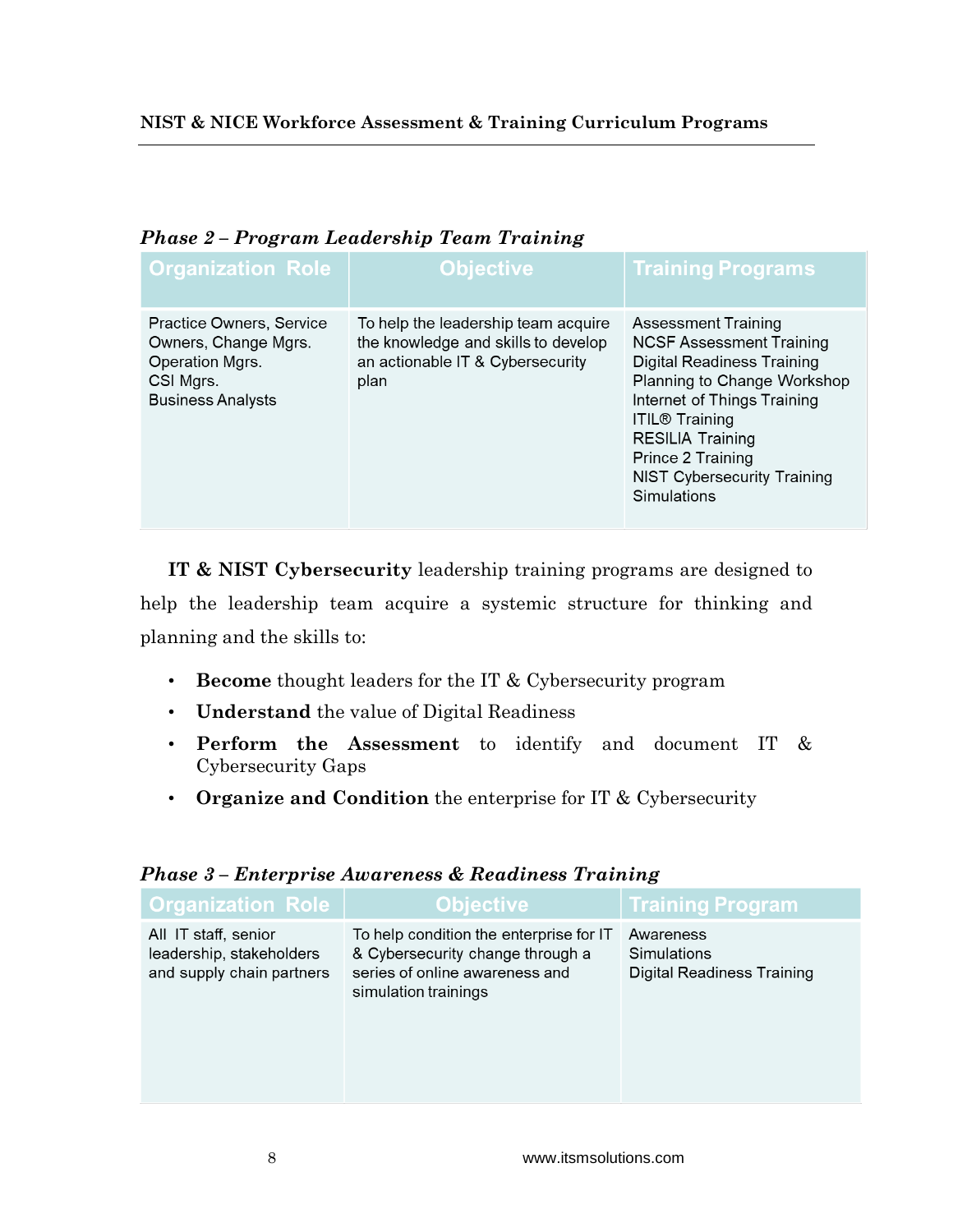**IT & NIST Cybersecurity** enterprise training programs enable business stakeholders and supply chain partners to:

- **Understand** the IT & Cybersecurity program and its value to the organization in terms of improving the quality, risk and security of an enterprise digital service portfolio
- **Understand** the value of Digital Readiness

*Phase 4 – Practitioner Training*

| <b>Organization Role</b>                                                                                                                                                                                                                                                          | <b>Objective</b>                                                                                                                                                      | <b>Training Programs</b>                                                                                                                                                                                                                                                                                        |
|-----------------------------------------------------------------------------------------------------------------------------------------------------------------------------------------------------------------------------------------------------------------------------------|-----------------------------------------------------------------------------------------------------------------------------------------------------------------------|-----------------------------------------------------------------------------------------------------------------------------------------------------------------------------------------------------------------------------------------------------------------------------------------------------------------|
| 1st Line Mgrs.<br><b>Practice &amp; Service Owners</b><br>Architects & Strategists<br>Operation & System, Analysts<br><b>Business &amp; Quality Analysts</b><br>Program & Project Managers<br>Operation & Change Mgrs.<br>Service Level & CSI Mgrs.<br><b>Tool Administrators</b> | To provide the IT &<br>Cybersecurity practitioners the<br>knowledge and skills to plan,<br>design, implement, operate<br>and improve a IT &<br>Cybersecurity program. | NIST Cybersecurity Framework Training<br>NIST Cybersecurity Employee Training<br>NICE Cybersecurity Workforce Trainings<br>Internet of Things Training<br><b>ITIL Trainings</b><br><b>RESILIA Trainings</b><br>Prince 2 Trainings<br>ISO 27001 Training<br><b>Cobit Training</b><br><b>Simulation Trainings</b> |

**IT & NIST Cybersecurity** training programs enable the IT and Cybersecurity organizations to acquire the knowledge, skills and abilities to:

• **Plan, Design, Implement, Operate and Improve** an IT & Cybersecurity program

## *Phase 5 – HR Policy & Procedure Training*

| <b>Organization Role</b> | <b>Objective</b>                                                                                                                                         | <b>Activities</b>                                                                                                                                    |  |  |
|--------------------------|----------------------------------------------------------------------------------------------------------------------------------------------------------|------------------------------------------------------------------------------------------------------------------------------------------------------|--|--|
| <b>HR Manager</b>        | To establish HR policies and<br>procedures for training new<br>employees and a career pathway for<br>existing employees practicing IT &<br>Cybersecurity | Setup both eLearning and role-<br>based Blended Learning IT &<br>Cybersecurity best practice<br>training solutions for new and<br>existing employees |  |  |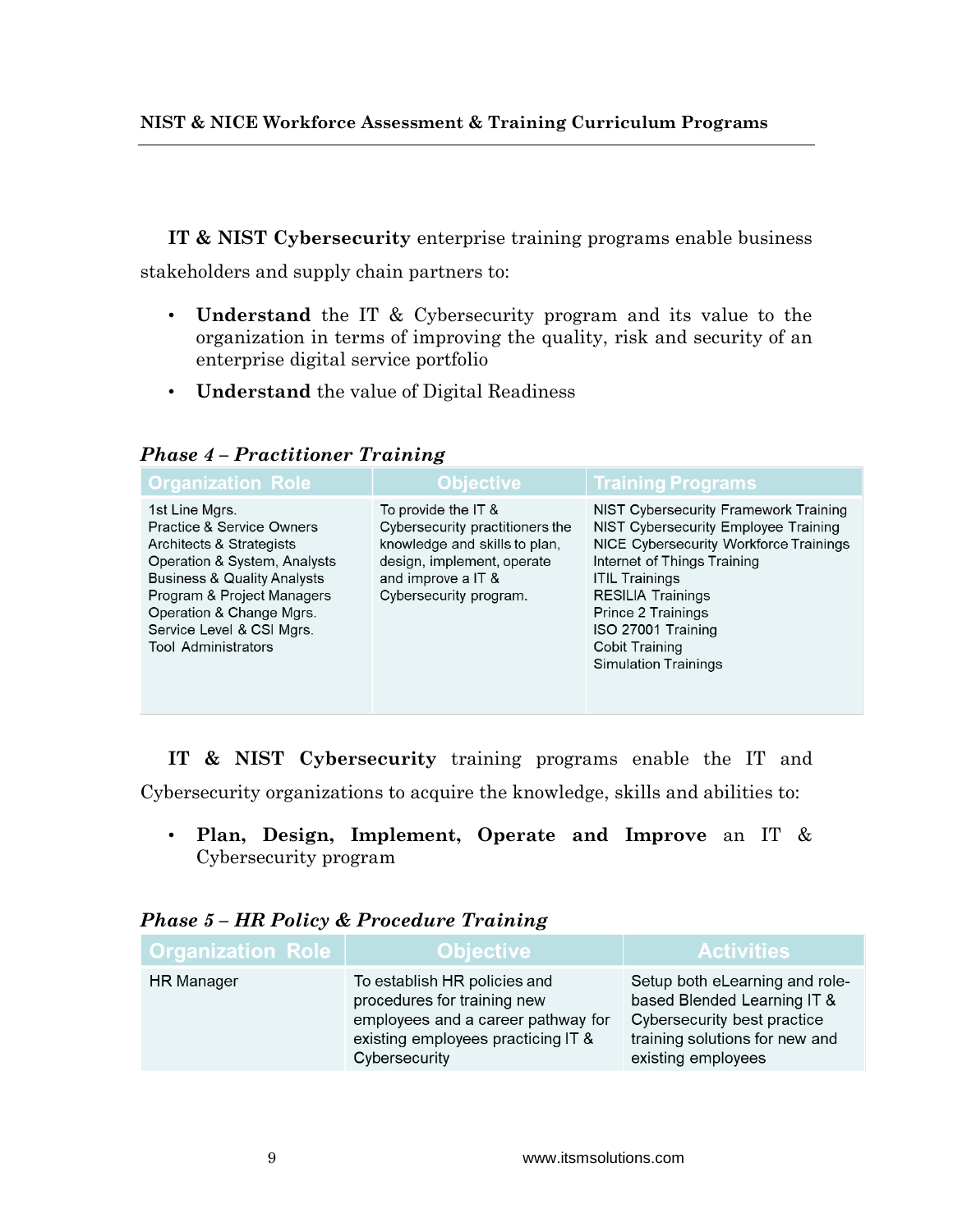**IT & NIST Cybersecurity** HR training programs enable HR departments to:

- **Establish** policies and procedures for training new employees
- **Identify** career pathways for existing IT & Cybersecurity practitioners.

# *NISTCSF.COM - IT & NIST Cybersecurity Curriculum Catalog*

itSM Solutions NISTCSF.COM role-based curriculum solutions enable's enterprises to build a workforce capable of operationalizing, maintaining and improving IT & NIST Cybersecurity best practice frameworks and methodologies across an enterprise and its supply chain.

| IT Service, Project, Cybersecurity & Cloud Mgmt. Training |                                 | <b>IT Networking, Programming &amp; INFOSEC Training</b> |                               | <b>Business &amp; Cyber Skills Training</b> |                      |                             |                                          |                                |
|-----------------------------------------------------------|---------------------------------|----------------------------------------------------------|-------------------------------|---------------------------------------------|----------------------|-----------------------------|------------------------------------------|--------------------------------|
| <b>IT Service</b><br>Management                           | <b>IT Project</b><br>Management | Cybersecurity<br>Management                              | <b>IT Cloud</b><br>Management | Software<br>Programming                     | <b>IT Networking</b> | <b>Information Security</b> | <b>Microsoft Office</b><br><b>Skills</b> | <b>General Business Skills</b> |
| 27 Courses                                                | <b>17 Courses</b>               | <b>15 Courses</b>                                        | <b>11 Courses</b>             | 24 Courses                                  | <b>45 Courses</b>    | <b>30 Courses</b>           | <b>68 Courses</b>                        | <b>31 Courses</b>              |
| ITIL V3                                                   | PMI                             | NIST CSF                                                 | <b>AZURE</b>                  | $C+$                                        | Microsoft            | ISC <sub>2</sub>            | O365 END USER                            | <b>HR</b>                      |
| ITIL V4                                                   | PRINCE2                         | NIST 800-171                                             | AWS                           | $C++$                                       | Cisco                | <b>ISACA</b>                | 0365 ADMIN                               | LEGAL                          |
| RESILIA                                                   | <b>AGILE</b>                    | COBIT                                                    | COMPTIA                       | <b>JAVA</b>                                 | COMPTIA              | COMPTIA                     | <b>0365 SHAREPOINT</b>                   | <b>ACCOUNTING</b>              |
| COBIT                                                     | <b>SCRUM</b>                    | 15027001                                                 | SHAREPOINT                    | PYTHON                                      | VMware               | MILE <sub>2</sub>           | O365 WEB APPS                            | CYBERSECURITY                  |
| ISO20000                                                  |                                 | <b>FAIR VaR</b>                                          | <b>SOL SERVER</b>             | <b>RUBY</b>                                 |                      | CyberSec First              | <b>WORD</b>                              | <b>IOT Awareness</b>           |
| <b>DEVOPS</b>                                             |                                 | <b>DEVSECOPS</b>                                         | <b>CLOUD SECURITY</b>         | ANGULAR 5                                   |                      | Responder                   | <b>EXCEL</b>                             | SOCIAL MEDIA                   |
| <b>DIGITAL READINESS</b>                                  |                                 |                                                          |                               | ASP.NET                                     |                      | IoT                         | <b>POWERPOINT</b>                        | <b>COMMUNICATIONS</b>          |
| <b>AGILEshift</b>                                         |                                 |                                                          |                               | <b>HADOOP</b>                               |                      |                             | <b>OUTLOOK</b>                           | <b>COMPUTERS</b>               |
| <b>SAFe</b>                                               |                                 |                                                          |                               | <b>PERL</b>                                 |                      |                             | <b>ACCESS</b>                            | <b>INTERNET</b>                |
|                                                           |                                 |                                                          |                               | <b>SOL 2014</b>                             |                      |                             | PROJECT                                  | SHARFPOINT                     |
|                                                           |                                 |                                                          |                               | <b>RESTFUL</b>                              |                      |                             | <b>LYNX</b>                              | PROJECT MGMT.                  |
|                                                           |                                 |                                                          |                               | <b>SELENIUM</b>                             |                      |                             | DATA ANALYSIS                            |                                |
|                                                           |                                 |                                                          |                               | <b>BOOT STRAP</b>                           |                      |                             |                                          |                                |
|                                                           |                                 |                                                          |                               | <b>SECURE CODING</b>                        |                      |                             |                                          |                                |
|                                                           |                                 |                                                          |                               |                                             |                      |                             |                                          |                                |

Note: Items in RED are in the planning or development stage

NISTCSF.COM Curriculum Benefits Include:

- **100% Online** Using Video and Digital Book Content (print books available upon request)
- **100% Priced Right** (no student left behind)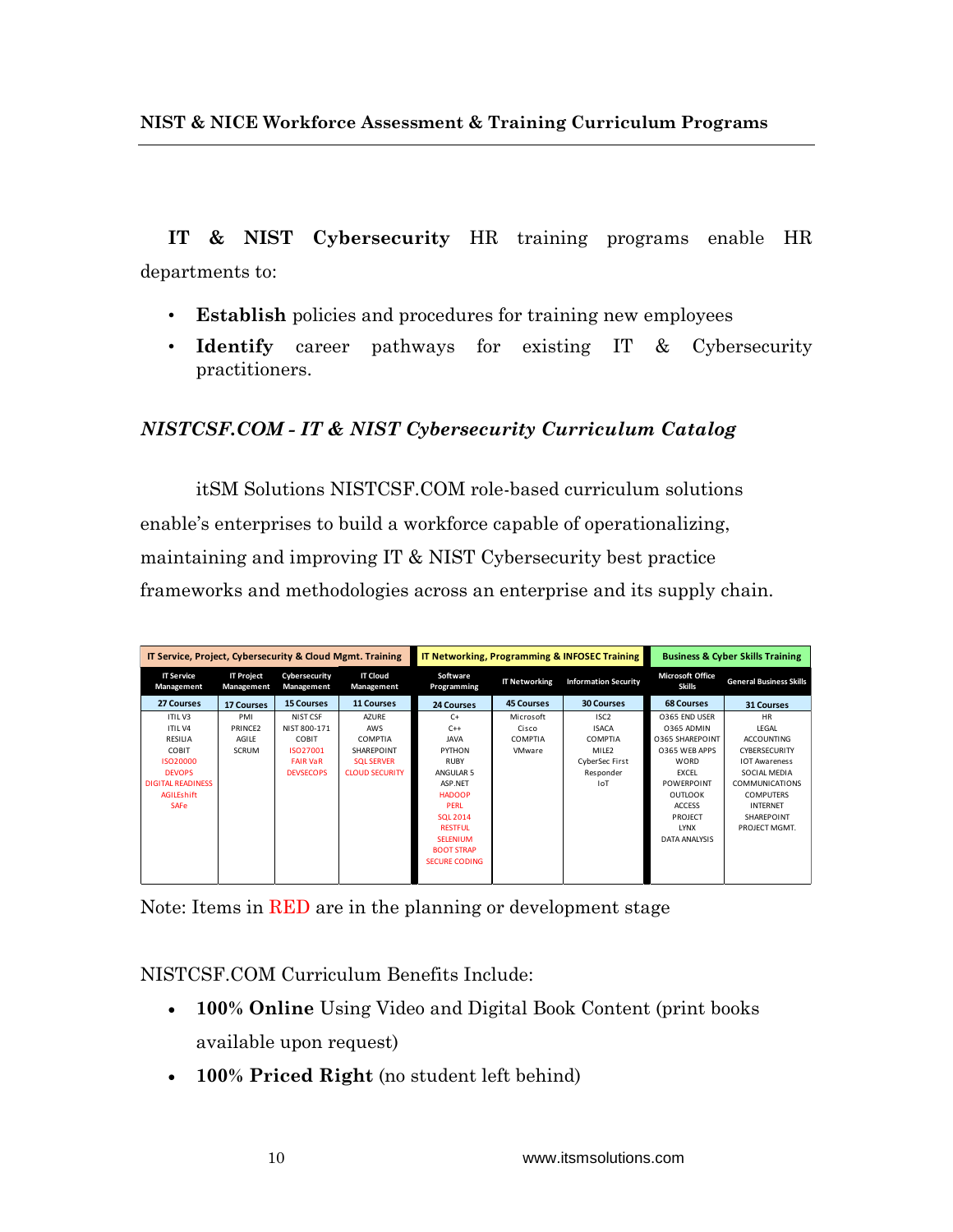- **Role Based Training** With a focus on Engineering, Operations, Specialty Role & Risk Management professionals
- **Learning Management System (LMS)** Student Mentoring & Monitoring Services to ensure successful training & business outcomes
- I**nstructor Led Delivery** or Review Sessions can be added to any program if required
- **Enterprise Mentoring** Planning and Launch Services
- **Partner Sales & Marketing** Planning and Launch Services
- **New Curriculum Development** Planning and Development Services

**Our UMass Lowell NIST Cybersecurity Framework certification training programs (NCSF-CFM)** were recently recognized in the National CyberWatch Center 2018 Innovations in Cybersecurity Education magazine.

NISTCSF.COM enables students to become Trained, Skilled & Certified in the following IT and Cybersecurity career pathways:

- **Cybersecurity Management** (NIST Cybersecurity Framework, NIST 800-171 etc.)
- **Cyber Resilience Management** (RESILIA)
- **IT Service Management** (ITIL V3, ITIL V4)
- **IT Governance Management** (COBIT5)
- **IT Project Management** (PMP, PRINCE2, SCRUM, AGILE)
- **Software & Application Launch Management (DEVOPS & DEVSECOPS**
- **Cloud Management** (AMAZON, AZURE etc.)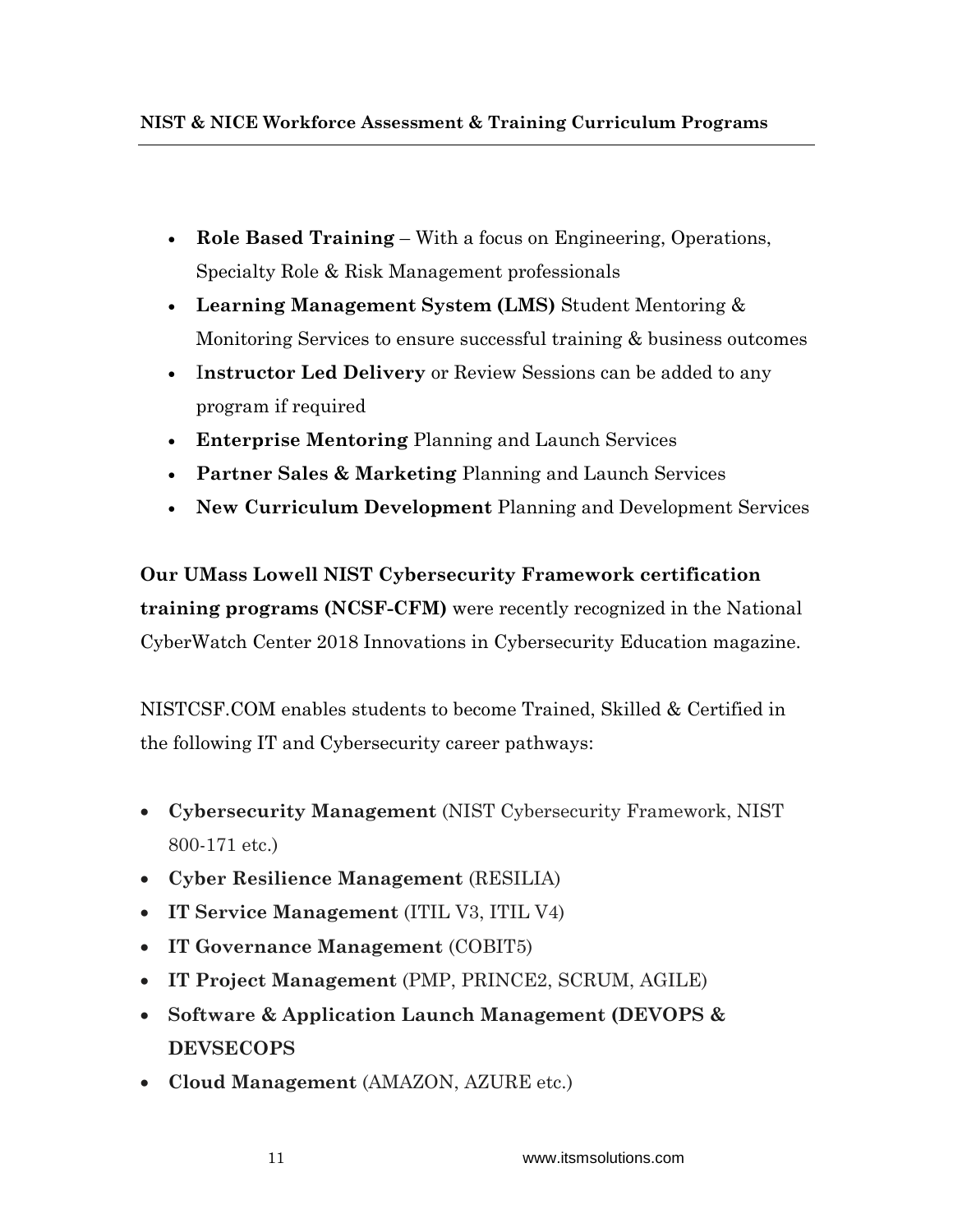- **IoT** (Awareness & Practitioner)
- **Enterprise Digital Transformation Management** (IDT Foundation & Practitioner)
- **Enterprise AGILITY Management** (AGILEshift)
- **Enterprise RISK Management** (FAIR Institute)
- **Cybersecurity Workforce Development** (NICE Cybersecurity Workforce Framework)
- **Cloud Security** (Cloud Security Alliance)
- **Information Security** (CISSP, CISA, CISM, Security+, Ethical Hacker etc.)
- **Secure Coding** (Software & Application Development)
- **Software Development** (C+, C++, JAVA, PYTHON, RUBY, ANGULAR 5, ASP.NET etc.)
- **Network Engineering** (Microsoft, Cisco, CompTIA & VMware)
- **Microsoft Office** (Office 365, SKYPE, Lynx, Word, PowerPoint, Excel etc.)
- **Business Skills** (Communication Skills, Social Media, Accounting, Legal, HR etc.)

# *NISTCSF.COM* **Consortium Partners**

The following companies have come together to provide the operational infrastructure to support the NISTCSF.COM curriculum consortium.

# **Reseller Partners**

NISTCSF.COM has partnered with academic and private institutions to deliver the NISTCSF.COM assessment and workforce development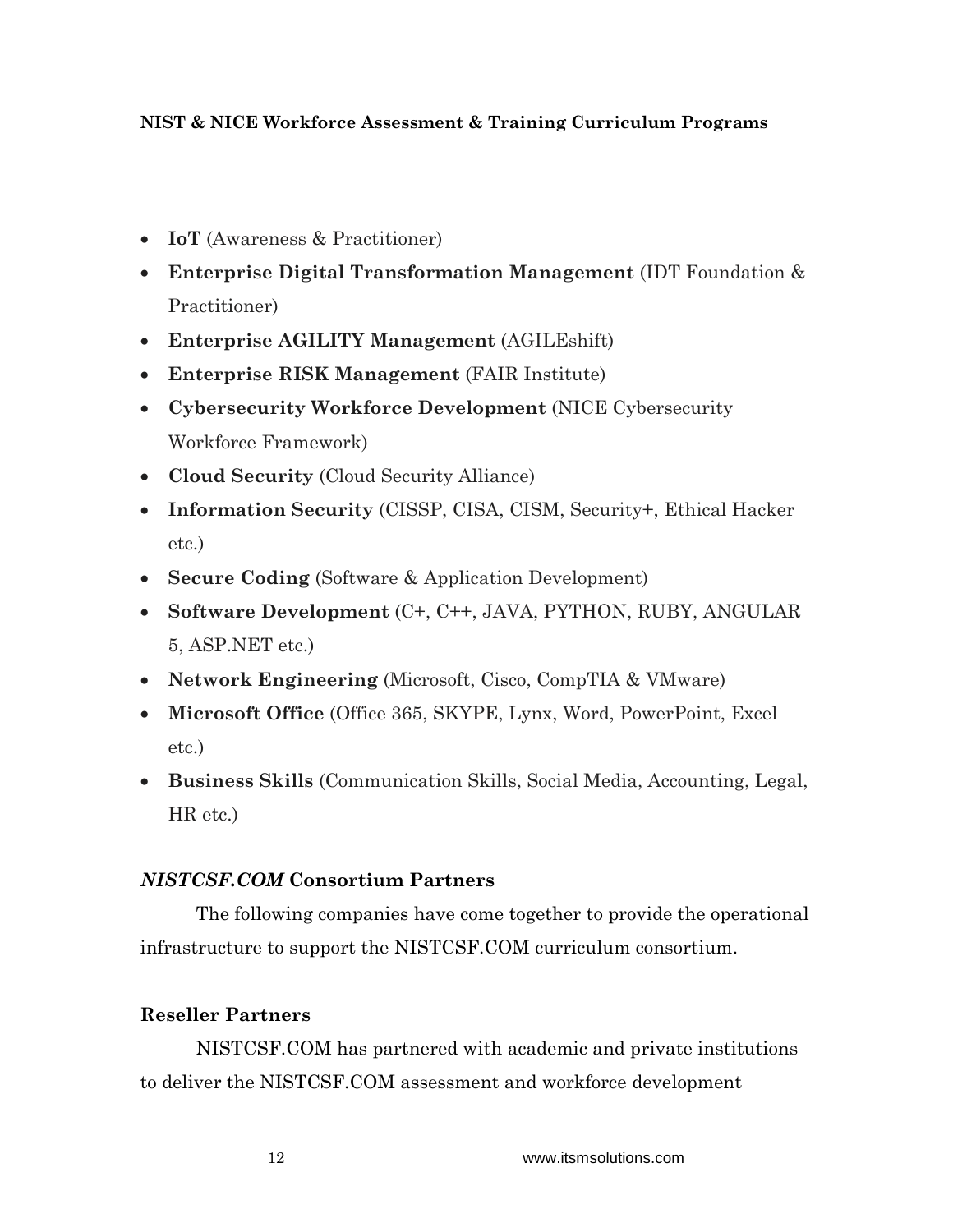programs. Inaugural partners include New Horizons Computer Learning Centers, LRS Education Services, University of West Florida, Bryant University, GRC Sphere and Babbage Simmel.

## **Print and Digital Book Distribution**

NISTCSF.COM has partnered with Arvato Training & Education Services a global eCommerce platform an integrated eReader application which delivers print and digital book versions of the NISTCSF.COM curricula to students anywhere in the world. Arvato is currently the exclusive delivery partner for Microsoft training and consulting education solutions worldwide.

## **Platform Partners**

NISTCSF.COM has partnered with leading Assessment, Learning Management and Simulation platform companies to deliver affordable training solutions for today's cyber enterprise. Inaugural partners include Career Academy and CyberSaint.

#### **Authoring Partners**

NISTCSF.COM's inaugural program NIST Cybersecurity Framework – Controls Factory Model™ (NCSF-CFM), was built in partnership with UMass Lowell (UML) a NSA/DHS National Center of Academic Excellence in Cyber Defense Research (CAE-R). NISTCSF.COM has since formed strategic partnerships with Axelos creator of the ITIL®, RESILIA® and PRINCE2 frameworks & methodologies, ISACA creator of the COBIT framework, The Institute for Digital Transformation creator of the Digital Enterprise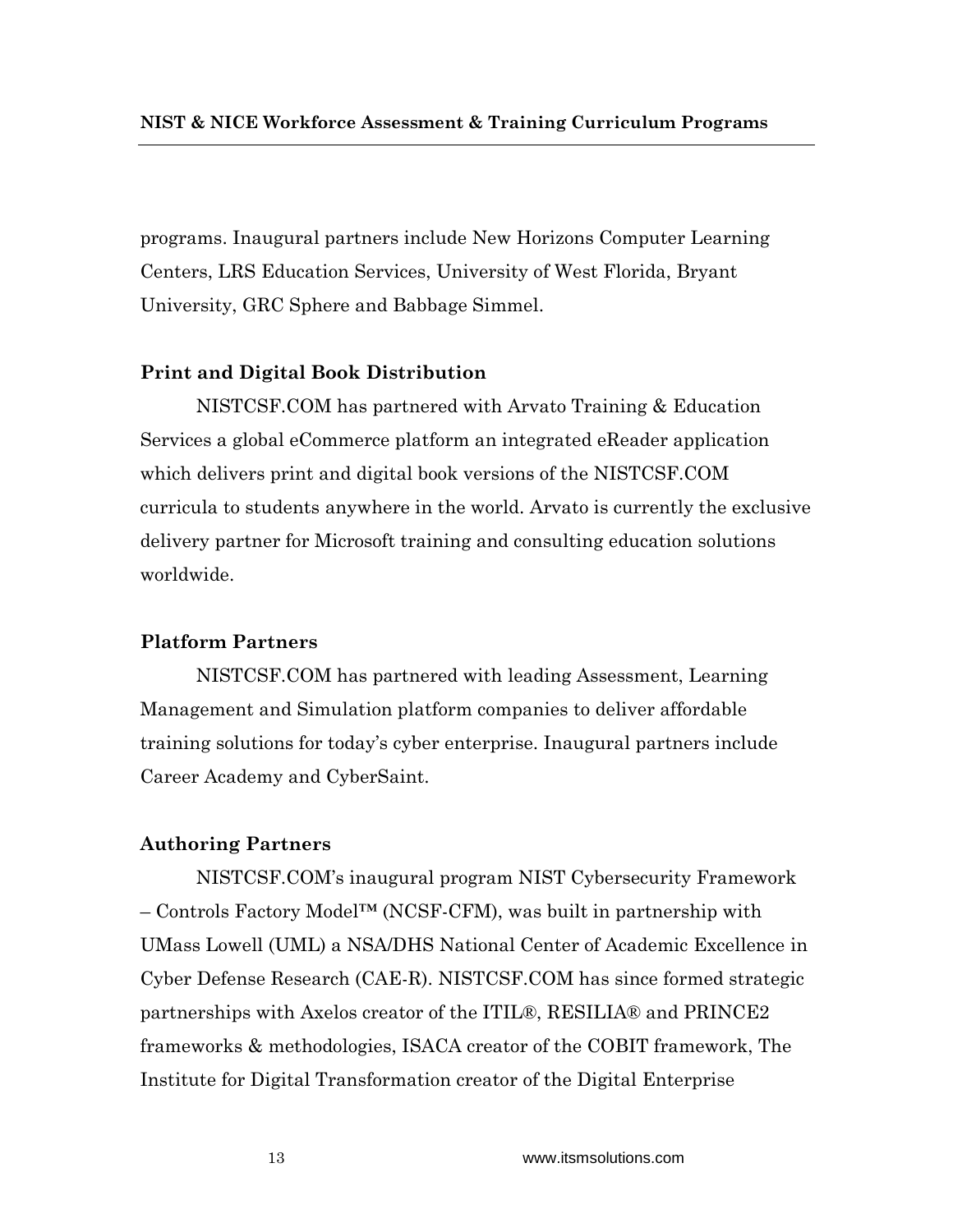Readiness Framework (DERF) and other academic and private industry partners to build out the rest of the NISTCSF.COM portfolio.

## **Publishing Partners**

NISTCSF.COM has partnered with itSM Solutions to create assessment, remediation, certification and simulation training solutions for today's cyber enterprise

## **Accreditation Partners**

NISTCSF.COM has partnered with APMG for content accreditation and exam delivery services.

### *Summary*

Three things are certain: first, digital services are now at the center of most businesses; second, business is a moving target, third organizations are under attack from those trying to steal the information companies rely on for daily business operations and revenue.

The itSM Solutions NISTCSF.COM role-based training curriculum and training & mentoring program enables enterprises of any size to create a workforce capable of identifying, protecting, detecting, responding and recovering from cyber-attacks.